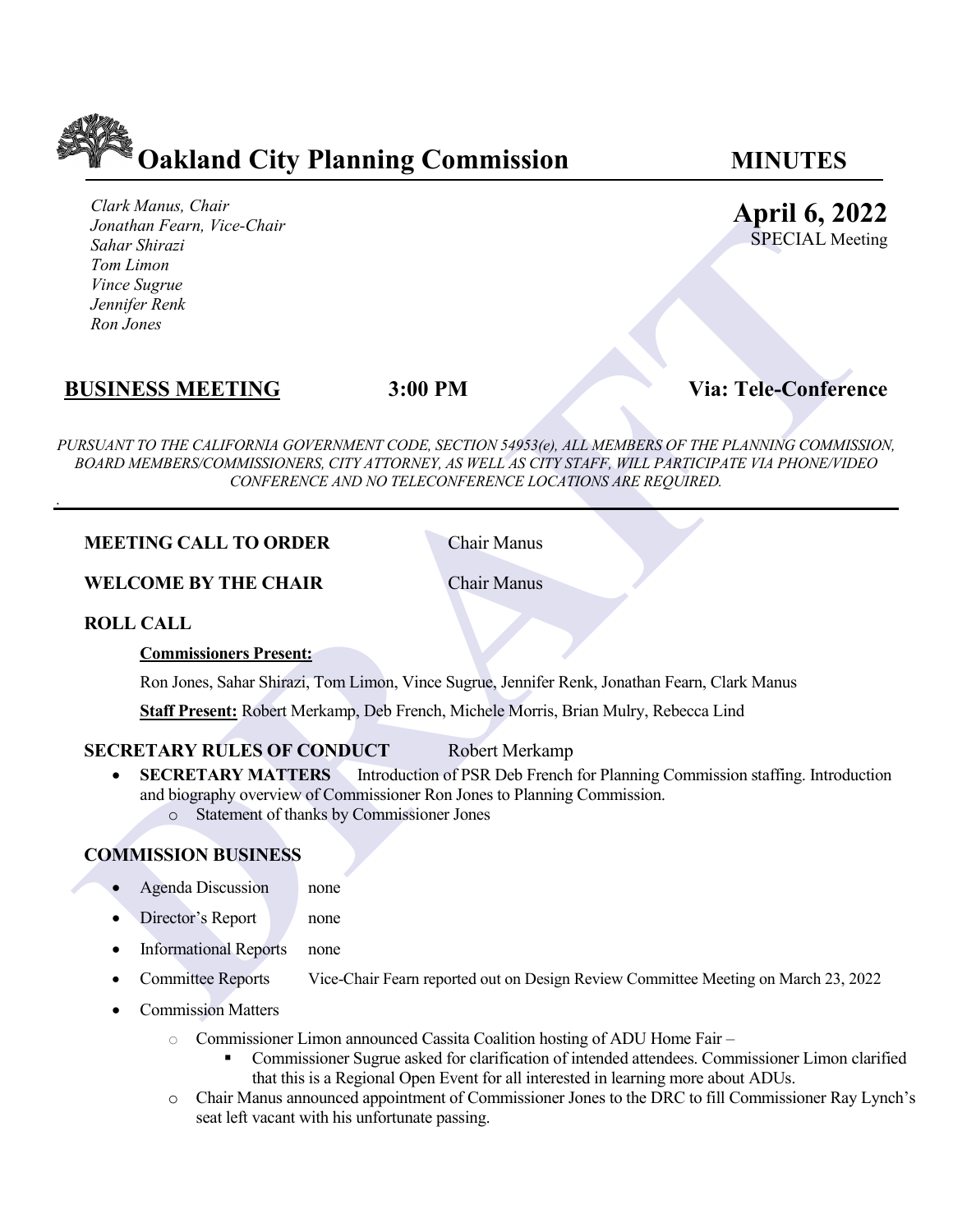- City Attorney's Report Brian Mulry noted no Attorney Report
	- o Commissioner Renk asked the City Attorney to provide a briefing on the litigation surrounding Howard Terminal. Brian Mulry answered that he will coordinate with the litigation counsel and report back at a later date.

### **OPEN FORUM**

### **PUBLIC SPEAKERS:** none

### **CONSENT CALENDAR**

| <b>OPEN FORUM</b>                   |                                                                                                                                                                                                                                                                                                                                                                                                              |
|-------------------------------------|--------------------------------------------------------------------------------------------------------------------------------------------------------------------------------------------------------------------------------------------------------------------------------------------------------------------------------------------------------------------------------------------------------------|
|                                     | At this time members of the public may speak on any item of interest within the Commission's jurisdiction. A<br>the discretion of the Chair, speakers are generally limited to two minutes or less if there are six (6) or less<br>speakers on an item, and one minute or less if there are more than six (6) speakers.                                                                                      |
| <b>PUBLIC SPEAKERS:</b><br>none     |                                                                                                                                                                                                                                                                                                                                                                                                              |
| <b>CONSENT CALENDAR</b>             |                                                                                                                                                                                                                                                                                                                                                                                                              |
|                                     | The Commission will take a single roll call vote on all of the items listed below in this section. The vote<br>will be on approval of the staff report and recommendation in each case. Members of the Commission ma<br>request that any item on the Consent Calendar be singled out for separate discussion and vote.                                                                                       |
| Location:<br>1.                     | <b>Citywide</b>                                                                                                                                                                                                                                                                                                                                                                                              |
| <b>Accessor's Parcel Number:</b>    | N/A                                                                                                                                                                                                                                                                                                                                                                                                          |
| <b>Proposal:</b>                    | Renew The Adoption of a Resolution Determining that Conducting In-<br>Person Meetings of the Planning Commission And Its Committees Would<br>Present Imminent Risks to Attendees' Health, And Electing to Continue<br>Conducting Meetings Using Teleconferencing In Accordance With City<br>Planning Commission Resolution, dated October 6, 2021, to Allow<br>Continuation of Planning Commission Meetings. |
| <b>Applicant:</b>                   | Catherine Payne, Secretary to the Planning Commission                                                                                                                                                                                                                                                                                                                                                        |
| <b>Phone Number:</b>                | $(510)$ 915-0577                                                                                                                                                                                                                                                                                                                                                                                             |
| Owner:                              | <b>NA</b>                                                                                                                                                                                                                                                                                                                                                                                                    |
| <b>Case File Number:</b>            | <b>NA</b>                                                                                                                                                                                                                                                                                                                                                                                                    |
| <b>Planning Permits Required:</b>   | Renew the adoption of Resolution Pursuant to AB-361                                                                                                                                                                                                                                                                                                                                                          |
| <b>General Plan:</b>                | <b>NA</b>                                                                                                                                                                                                                                                                                                                                                                                                    |
| Zoning:                             | NA                                                                                                                                                                                                                                                                                                                                                                                                           |
| <b>Environmental Determination:</b> | Exempt pursuant to California Environmental Quality Act (CEQA)<br>Guidelines Section 15061(b)(3) (Common Sense Exemption).                                                                                                                                                                                                                                                                                   |
| <b>Historic Status:</b>             | <b>NA</b>                                                                                                                                                                                                                                                                                                                                                                                                    |
| <b>City Council District:</b>       | <b>NA</b>                                                                                                                                                                                                                                                                                                                                                                                                    |
| <b>Status:</b>                      | <b>NA</b>                                                                                                                                                                                                                                                                                                                                                                                                    |
| <b>Staff Recommendation:</b>        | Receive public testimony and consider renewing the adoption of<br>Resolution.                                                                                                                                                                                                                                                                                                                                |
| <b>Finality of Decision:</b>        | Decision Final.                                                                                                                                                                                                                                                                                                                                                                                              |
| For further information:            | Contact case planner Catherine Payne at (510) 915-0577 or by e-mail<br>at cpayne@oaklandca.gov                                                                                                                                                                                                                                                                                                               |

**Zoning Manager Robert Merkamp** gave a description of the Consent Calendar Proposal

**Public Speakers –** none

**Motion to approve by:** Vice-Chair Fearn

**Seconded by:** Commissioner Limon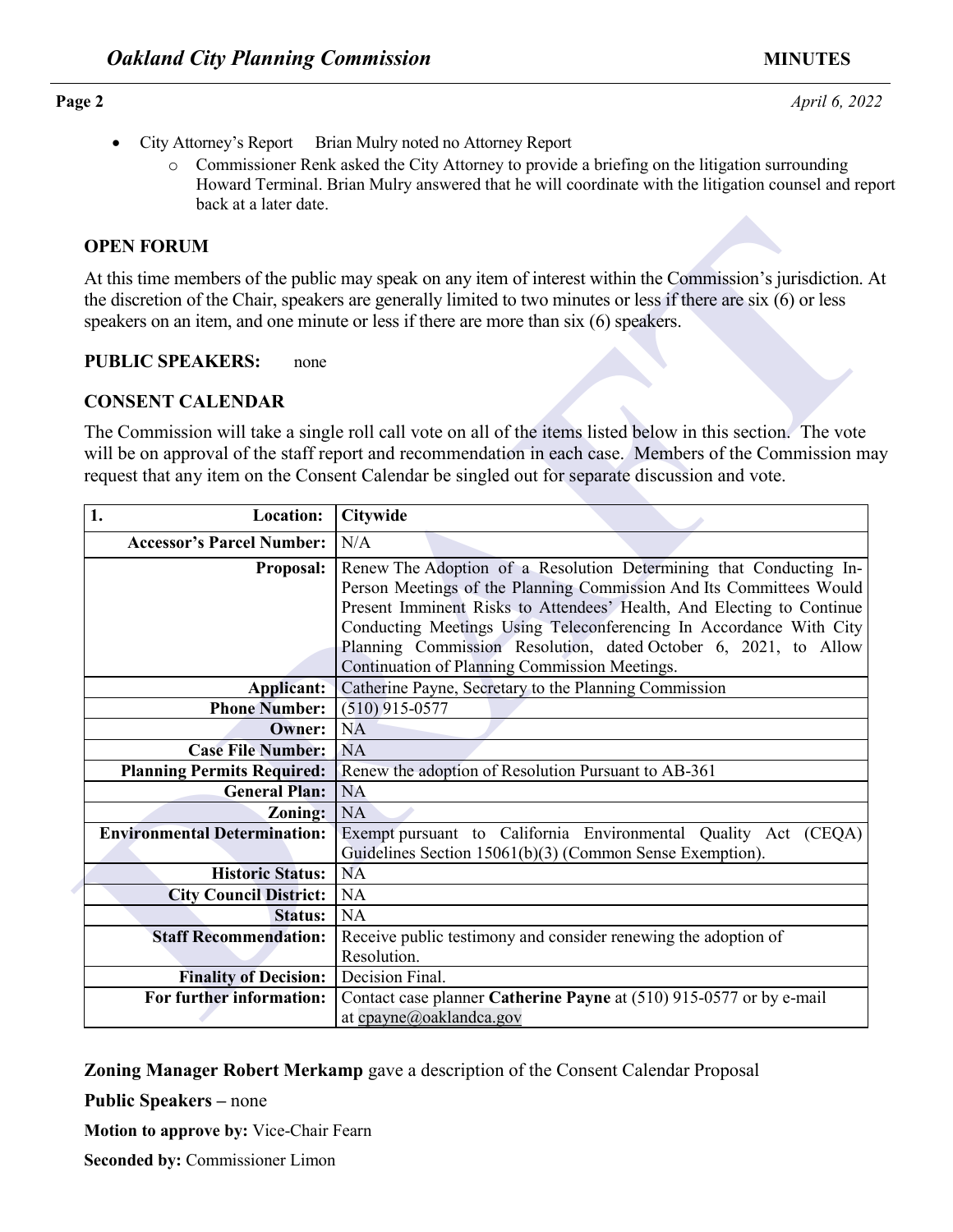**Action: 7** Ayes, 0 Noes

### **PUBLIC HEARINGS**

The hearing provides opportunity for all concerned persons to speak; the hearing will normally be closed after all testimony has been heard. If you challenge a Commission decision in court, you will be limited to issues raised at the public hearing or in correspondence delivered to the Planning and Building Department, at, or prior to, the public hearing.

| The nearing provides opportunity for an concerned persons to speak, the nearing will hormany oc closed<br>after all testimony has been heard. If you challenge a Commission decision in court, you will be limited to<br>issues raised at the public hearing or in correspondence delivered to the Planning and Building Department,<br>at, or prior to, the public hearing. |                                                                                                                                                                                                                                                                                                                                                                                                                                                                                                                                                |  |
|------------------------------------------------------------------------------------------------------------------------------------------------------------------------------------------------------------------------------------------------------------------------------------------------------------------------------------------------------------------------------|------------------------------------------------------------------------------------------------------------------------------------------------------------------------------------------------------------------------------------------------------------------------------------------------------------------------------------------------------------------------------------------------------------------------------------------------------------------------------------------------------------------------------------------------|--|
|                                                                                                                                                                                                                                                                                                                                                                              | The Commission will then vote on the matter based on the staff report and recommendation. If the<br>Commission does not follow the staff recommendation and no alternate findings for decision have been<br>prepared, then the vote on the matter will be considered a "straw" vote, which essentially is a non-binding<br>vote directing staff to return to the Commission at a later date with appropriate findings for decision and, as<br>applicable, conditions of approval that the Commission will consider in making a final decision. |  |
| If you wish to be notified on the decision of an agenda item, please contact the case planner for the specific<br>agenda item.                                                                                                                                                                                                                                               |                                                                                                                                                                                                                                                                                                                                                                                                                                                                                                                                                |  |
| 2.<br>Location:                                                                                                                                                                                                                                                                                                                                                              | Oak Knoll Development - Parcel 9; 8750 Mountain Boulevard                                                                                                                                                                                                                                                                                                                                                                                                                                                                                      |  |
| <b>Assessor's Parcel Number(s):</b>                                                                                                                                                                                                                                                                                                                                          | 043A467500321                                                                                                                                                                                                                                                                                                                                                                                                                                                                                                                                  |  |
| Proposal:                                                                                                                                                                                                                                                                                                                                                                    | Oak Knoll Final Development Permit (FDP) for Parcel 9 includes the                                                                                                                                                                                                                                                                                                                                                                                                                                                                             |  |
|                                                                                                                                                                                                                                                                                                                                                                              | construction of 35 detached single-family residences which includes                                                                                                                                                                                                                                                                                                                                                                                                                                                                            |  |
|                                                                                                                                                                                                                                                                                                                                                                              | modification to the front setback for the garage from 15' to 5' from a private                                                                                                                                                                                                                                                                                                                                                                                                                                                                 |  |
|                                                                                                                                                                                                                                                                                                                                                                              | access easement/private drive or court.<br>Marc Magstadt, SunCal                                                                                                                                                                                                                                                                                                                                                                                                                                                                               |  |
| Applicant:<br><b>Phone Number:</b>                                                                                                                                                                                                                                                                                                                                           | Jeff Stevens, Danielian Associates/(949) 474-6030                                                                                                                                                                                                                                                                                                                                                                                                                                                                                              |  |
|                                                                                                                                                                                                                                                                                                                                                                              |                                                                                                                                                                                                                                                                                                                                                                                                                                                                                                                                                |  |
| <b>Owner:</b>                                                                                                                                                                                                                                                                                                                                                                | Oak Knoll Venture Acquisition, LLC                                                                                                                                                                                                                                                                                                                                                                                                                                                                                                             |  |
| <b>Case File Number:</b>                                                                                                                                                                                                                                                                                                                                                     | PLN15378-PUDF07                                                                                                                                                                                                                                                                                                                                                                                                                                                                                                                                |  |
| <b>Planning Permits Required:</b>                                                                                                                                                                                                                                                                                                                                            | Final Development Permit compliance with CEQA                                                                                                                                                                                                                                                                                                                                                                                                                                                                                                  |  |
| <b>General Plan:</b>                                                                                                                                                                                                                                                                                                                                                         | Hillside Residential                                                                                                                                                                                                                                                                                                                                                                                                                                                                                                                           |  |
| Zoning:                                                                                                                                                                                                                                                                                                                                                                      | D-OK-2 Oak Knoll District Residential Zone - 2                                                                                                                                                                                                                                                                                                                                                                                                                                                                                                 |  |
| <b>Environmental Determination:</b>                                                                                                                                                                                                                                                                                                                                          | Final Supplemental EIR certified on Nov. 7, 2017                                                                                                                                                                                                                                                                                                                                                                                                                                                                                               |  |
| <b>Historic Status:</b>                                                                                                                                                                                                                                                                                                                                                      | Non-Historic Property                                                                                                                                                                                                                                                                                                                                                                                                                                                                                                                          |  |
| <b>City Council District:</b>                                                                                                                                                                                                                                                                                                                                                | 7 - Treva Reid                                                                                                                                                                                                                                                                                                                                                                                                                                                                                                                                 |  |
| <b>Staff Recommendation:</b>                                                                                                                                                                                                                                                                                                                                                 | Approve FDP                                                                                                                                                                                                                                                                                                                                                                                                                                                                                                                                    |  |
| <b>Finality of Decision:</b>                                                                                                                                                                                                                                                                                                                                                 | Appealable to City Council                                                                                                                                                                                                                                                                                                                                                                                                                                                                                                                     |  |
|                                                                                                                                                                                                                                                                                                                                                                              | Contact case planner Michele Morris at 510-238-2235, or by e-mail at                                                                                                                                                                                                                                                                                                                                                                                                                                                                           |  |
| <b>For Further Information:</b>                                                                                                                                                                                                                                                                                                                                              | mmorris2@oaklandca.gov                                                                                                                                                                                                                                                                                                                                                                                                                                                                                                                         |  |
|                                                                                                                                                                                                                                                                                                                                                                              |                                                                                                                                                                                                                                                                                                                                                                                                                                                                                                                                                |  |
| <b>Planner:</b> Michele Morris gave a verbal presentation of the project                                                                                                                                                                                                                                                                                                     |                                                                                                                                                                                                                                                                                                                                                                                                                                                                                                                                                |  |
| Applicant: Chris Hall gave a verbal and pdf presentation of the project                                                                                                                                                                                                                                                                                                      |                                                                                                                                                                                                                                                                                                                                                                                                                                                                                                                                                |  |
| Commissioners provided questions and comments regarding item.                                                                                                                                                                                                                                                                                                                |                                                                                                                                                                                                                                                                                                                                                                                                                                                                                                                                                |  |

**Public Speakers:** none

**Motion by Commissioner Limon** to approve project based upon staff recommendations:

- 1. Rely on the Oak Knoll Mixed Use Community Plan Project Supplemental EIR as adequate under CEQA for analysis of the Oak Knoll Parcel 9 Final Development Permit pursuant to CEQA Guidelines Section 15162, and based on the attached findings in the staff report.
- 2. Approve the Oak Knoll Parcel 9 Final Development Permit, subject to the attached findings in the staff report.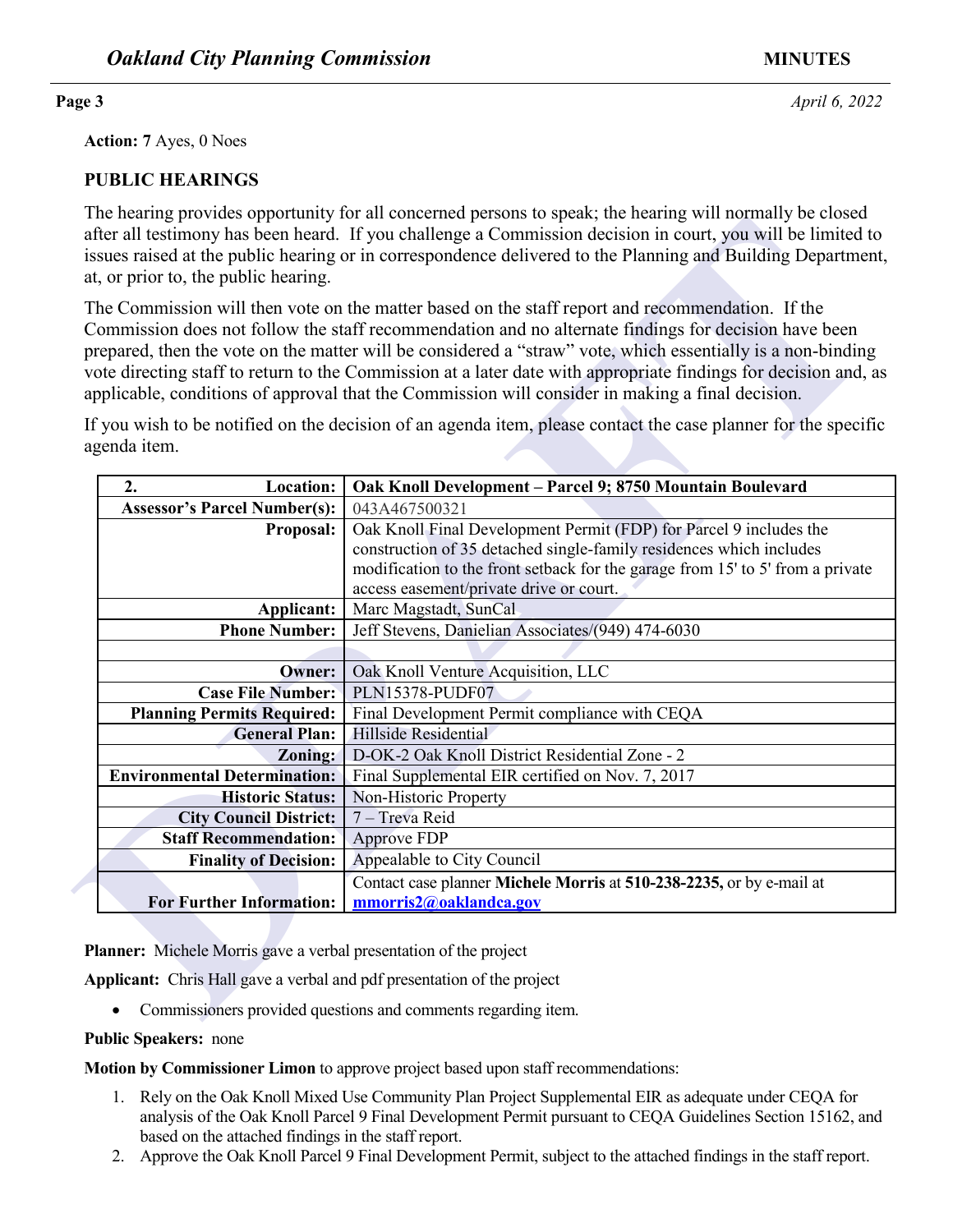**Page 4** *April 6, 2022* 

**Seconded by Commissioner Renk**

**Action: 7** Ayes, 0 Noes

| 3.<br>Location:                                                                                                                                                                                                                                                                                                                                                                                   | Oak Knoll Development - Parcel 10; 8750 Mountain Boulevard                     |
|---------------------------------------------------------------------------------------------------------------------------------------------------------------------------------------------------------------------------------------------------------------------------------------------------------------------------------------------------------------------------------------------------|--------------------------------------------------------------------------------|
| <b>Assessor's Parcel Number(s):</b>                                                                                                                                                                                                                                                                                                                                                               | 043A467500321                                                                  |
| Proposal:                                                                                                                                                                                                                                                                                                                                                                                         | Oak Knoll Final Development Permit (FDP) for Parcel 10 includes the            |
|                                                                                                                                                                                                                                                                                                                                                                                                   | construction of 23 detached single-family residences which includes            |
|                                                                                                                                                                                                                                                                                                                                                                                                   | modification to the front setback for the garage from 15' to 5' from a private |
|                                                                                                                                                                                                                                                                                                                                                                                                   | access easement/private drive or court.                                        |
| <b>Applicant:</b>                                                                                                                                                                                                                                                                                                                                                                                 | Marc Magstadt, SunCal                                                          |
| <b>Phone Number:</b>                                                                                                                                                                                                                                                                                                                                                                              | Jeff Stevens, Danielian Associates/(949) 474-6030                              |
| Owner:                                                                                                                                                                                                                                                                                                                                                                                            | Oak Knoll Venture Acquisition, LLC                                             |
| <b>Case File Number:</b>                                                                                                                                                                                                                                                                                                                                                                          | PLN15378-PUDF08                                                                |
| <b>Planning Permits Required:</b>                                                                                                                                                                                                                                                                                                                                                                 | Final Development Permit compliance with CEQA                                  |
| <b>General Plan:</b>                                                                                                                                                                                                                                                                                                                                                                              | Hillside Residential                                                           |
| Zoning:                                                                                                                                                                                                                                                                                                                                                                                           | D-OK-2 Oak Knoll District Residential Zone - 2                                 |
| <b>Environmental Determination:</b>                                                                                                                                                                                                                                                                                                                                                               | Final Supplemental EIR certified on Nov. 7, 2017                               |
| <b>Historic Status:</b>                                                                                                                                                                                                                                                                                                                                                                           | Non-Historic Property                                                          |
| <b>City Council District:</b>                                                                                                                                                                                                                                                                                                                                                                     | 7 - Treva Reid                                                                 |
| <b>Staff Recommendation:</b>                                                                                                                                                                                                                                                                                                                                                                      | Approve FDP                                                                    |
| <b>Finality of Decision:</b>                                                                                                                                                                                                                                                                                                                                                                      | Appealable to City Council                                                     |
| <b>For Further Information:</b>                                                                                                                                                                                                                                                                                                                                                                   | Contact case planner Michele Morris at 510-238-2235, or by e-mail at           |
|                                                                                                                                                                                                                                                                                                                                                                                                   | mmorris2@oaklandca.gov                                                         |
| <b>Planner:</b> Michele Morris gave a verbal presentation of the project                                                                                                                                                                                                                                                                                                                          |                                                                                |
| Applicant: Chris Hall gave a verbal and pdf presentation of the project                                                                                                                                                                                                                                                                                                                           |                                                                                |
| Commissioners provided questions and comments regarding item.                                                                                                                                                                                                                                                                                                                                     |                                                                                |
| <b>Public Speakers: none</b>                                                                                                                                                                                                                                                                                                                                                                      |                                                                                |
| Motion by Vice-Chair Fearn to approve project based upon staff recommendations:                                                                                                                                                                                                                                                                                                                   |                                                                                |
| 1. Rely on the Oak Knoll Mixed Use Community Plan Project Supplemental EIR as adequate under CEQA for<br>analysis of the Oak Knoll Parcel 10 Final Development Permit pursuant to CEQA Guidelines Section 15162, and<br>based on the attached findings in the staff report.<br>2. Approve the Oak Knoll Parcel 10 Final Development Permit, subject to the attached findings in the staff report. |                                                                                |
| <b>Seconded by Commissioner Renk</b><br>Action: 7 Ayes, 0 Noes                                                                                                                                                                                                                                                                                                                                    |                                                                                |
|                                                                                                                                                                                                                                                                                                                                                                                                   |                                                                                |
| <b>APPEALS</b>                                                                                                                                                                                                                                                                                                                                                                                    |                                                                                |

- 1. Rely on the Oak Knoll Mixed Use Community Plan Project Supplemental EIR as adequate under CEQA for analysis of the Oak Knoll Parcel 10 Final Development Permit pursuant to CEQA Guidelines Section 15162, and based on the attached findings in the staff report.
- 2. Approve the Oak Knoll Parcel 10 Final Development Permit, subject to the attached findings in the staff report.

### **Seconded by Commissioner Renk**

### **APPEALS**

The Commission will take testimony on each appeal. If you challenge a Commission decision in court, you will be limited to issues raised at the public hearing or in correspondence delivered to the Planning and Building Department, at, or prior to, to the public hearing; provided, however, such issues were previously raised in the appeal itself.

Following the testimony, the Commission will vote on the staff report and recommendation. If the Commission reverses/overturns the staff decision and no alternate findings for decisions have been prepared, then the vote on the matter will be considered a "straw" vote, which essentially is a non-binding vote directing staff to return to the Commission at a later date with appropriate findings for decision and, as applicable, conditions of approval that the Commission will consider in making a final decision. Unless